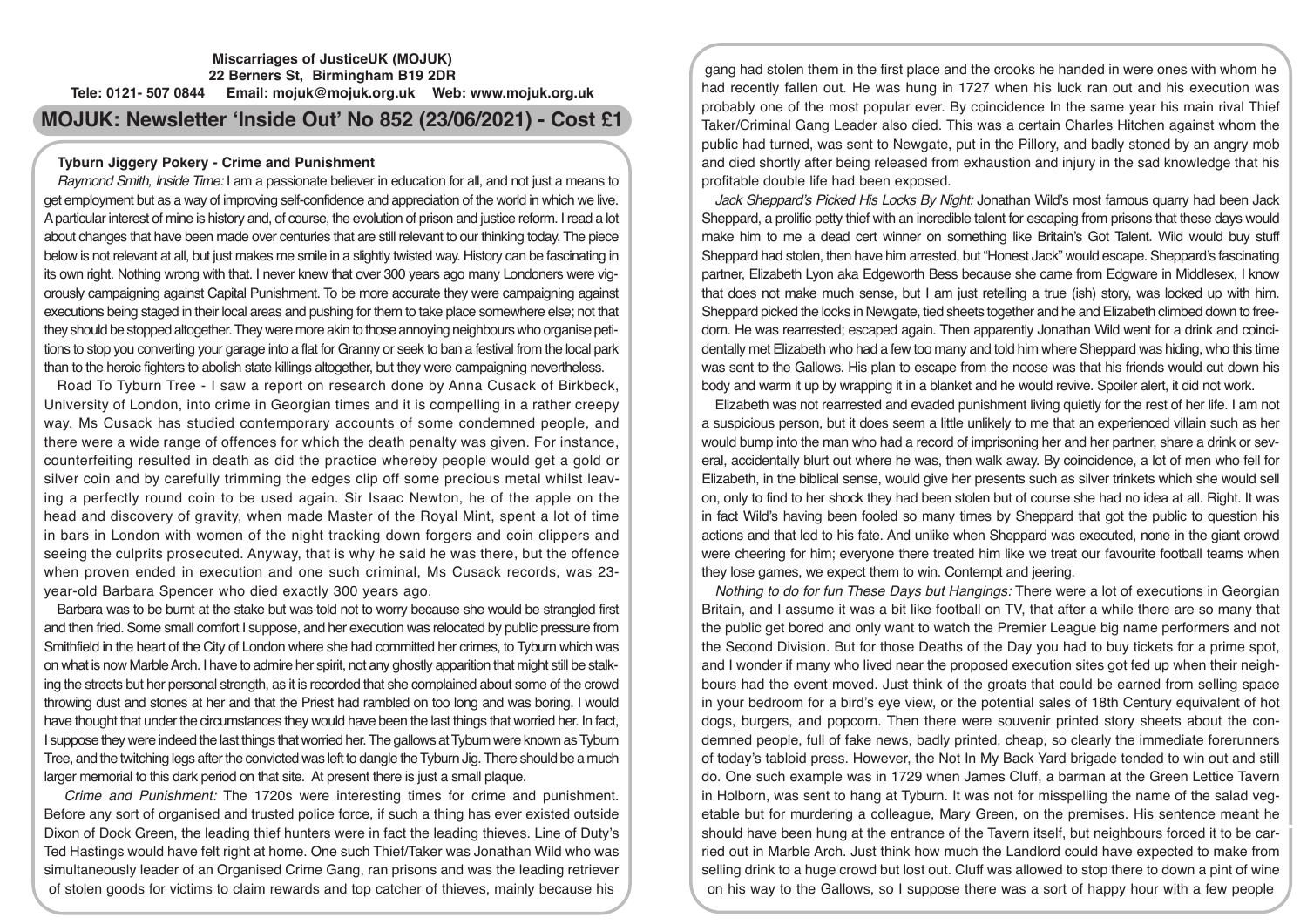# about; probably not so happy for Cluff.

*Restorative Justice, Militant Style:* There is a link to Criminal Justice today as there was a form of restorative justice involved. Once found guilty of an offence and sentenced to die, if you failed to fully repent you would be executed without any hesitation and sent to eternal damnation. If you did show true remorse you were executed anyway but with the chance of forgiveness from the Almighty. One man, James Allen in 1837 in prison in the USA requested that his death bed confession was made into a book to be bound in his own skin as a demonstration of his remorse and sent to his victim. For me that seems a little over the top. 6 months of gardening on a Community Service programme should surely suffice plus repayment of any money stolen under the Proceeds of Crime Act. So, as you will agree, nothing to see here that will give us lessons for today, but three of the characters I have mentioned still leave their mark. Jonathan Wild was dug up after his burial, dissected, and his skeleton can be seen today in the Museum of the Royal College of Surgeons in Lincoln's Inn Fields. Jack Sheppard was recorded in a lot of literature from Daniel Defoe, helping establish his reputation as a storyteller, and the character Macheath (Mac the Knife) from the Threepenny Opera is apparently based on him. Though his name was not Mac, and he did not have a knife. But it is a great story. And the fascinating Elizabeth Lyon, Edgeworth Bess? Well, she lives on in my imagination as someone I would really like to have met in the Green Lettice in Holborn for a couple of drinks though not I think to give her presents of gold or silver trinkets or with whom to share tales of my wrongdoing because I am pretty sure that after a riotous and wild night I would end up doing the Tyburn Jig in the shade of what is now Marble Arch. And she would go home.

# **Wrongly Jailed Ex-Fire Chief Slams 'diabolical' Compensation Delay**

Jon Waller, Lymington Times: A Retired fire chief who was wrongly imprisoned for nearly three years after being accused of a historical rape, has branded 20-month delays to decide his compensation claim "diabolical". David Bryant (69), who lives in Christchurch, was declared innocent and set free from jail in early 2016 after the man who accused him was exposed as a liar. Danny Day had alleged Mr Bryant and a now deceased colleague, Dennis Goodman, jointly raped him at the town's fire station in the mid-1970s. Mr Bryant was later jailed for more than eight years but the case fell apart when it was revealed Mr Day admitted previously to medics he had an "extensive history" of lying. A High Court judge blasted Dorset Police for the way it investigated the claims by Mr Day – saying it should have been clear to them at the outset he was motivated by money. After his release in 2016 and the death of his devoted wife Lynn – who did much to expose Mr Day's lies – Mr Bryant launched a claim for compensation with the Ministry of Justice (MoJ) for the time he wrongly spent in jail.

# **Police Probe Suspect Drugs Tests Used in Criminal and Family Cases**

*John Hyde, Law Gazette:* Police are investigating thousands of suspect drug testing reports from one laboratory that may have been used in criminal, coronial, family and employment cases, it has emerged. A judgment in Greater Manchester Police v Zuniga & Ors details how Greater Manchester Police has uncovered 27,000 reports which appear to have been affected by alleged data manipulation. Seven suspects are alleged to have provided services between police forces to identify drug use through forensic analysis of hair, blood and urine. The results provided, some of which were falsified, were used in an unidentified number of court cases. The court heard that the alleged activity occurred at the same Manchester testing centre, the Hexagon Tower. Two companies were primarily involved: Trimega Laboratories which operated at

the site from 2009, and Ingemino Group, which bought TL in 2012 but ceased trading two years later. The suspects are said to have manipulated data to ensure rapid accreditation by the regulator to gain a commercial advantage over competitors and increase the value of the company. The court heard that results and quality assurance data were copied from one sample and pasted into another, quality controls and suitability tests were manipulated, and drugs and validation data were falsely identified. As well as criminal cases, data anomalies are being investigated in relation to two family court cases from 2012. In one, a woman challenged a positive drugs test where her children were removed from her care on the basis of drugs use. The test was later contradicted by newly instructed forensics experts.

In the present case, the police applied for access to materials relating to the alleged data manipulation for use in an ongoing criminal investigation. The respondents, all suspects in the case, did not contest the application. Sir Andrew McFarlane, president of the family division, said: 'There are likely to be criminal, family, coronial and employment cases, previously decided, which parties may wish to revisit on the basis of faulty data. The importance of this is hard to overstate. It concerns miscarriages of justice which may have occurred in reliance on what are now known to be erroneous drugs testing results.' He granted the order sought by the police, to be reviewed every 12 months.

## **Prisoners: Mental Illness**

Janet Daby: To ask the Secretary of State for Justice, what specialist training is given to staff in prisons to handle individuals in custody who are experiencing mental health crises; what the procedure is for assessing the need for use of physical force on those individuals; and whether expertopinions from mental health professionals are sought in dealing with those cases.

*Alex Chalk for the Government*:This government takes the mental health needs of prisoners very seriously and to keep them safe and well, prison officers must have the skills, knowledge and confidence to offer support, alongside healthcare professionals.Improved mental health awareness training has been developed as part of Prison Officer Entry Level Training and refresher training for existing staff. We are currently developing an improved modular safety training package. This includes an enhanced mental health training module, building on the introductory module for staff supporting individuals with complex needs. Resources also include a suicide and self-harm learning tool, developed in partnership with Samaritans, and a range of guidance relating to known risk factors.Any use of force must be necessary, reasonable and proportionate to the seriousness of the circumstances. A clinical assessment must take place to determine whether the prisoner has capacity. If the prisoner has been assessed as not having capacity, then the Mental Capacity Act 2005 makes provision for the person to be treated and, if necessary, for force or restraint to be used. When considering the options, healthcare/clinicalstaff will make the decision and liaise closely with prison staff on the level and type of restraint that might be used.

# **Female Miscarriages of Justice Have a Different Overall Profile From Those In Men**

Beth Mann, Evidence Based Justice Lab: Our Miscarriages of Justice Registry suggests that the most common causes of miscarriages of justice in men are false or misleading witness evidence from a non-complainant and false or misleading confessions, but the most common causes of miscarriages of justice in women are inadequate disclosure and false or misleading forensic science. One striking feature of miscarriages of justice in women is that approximately 25% of the identified cases (13/53) involve women who have been wrongly convicted of harming a child in their care. A similar theme can be seen in the United States National Registry of Exonerations. In a 2014 report, that Registry noted that 40% of female exonerees were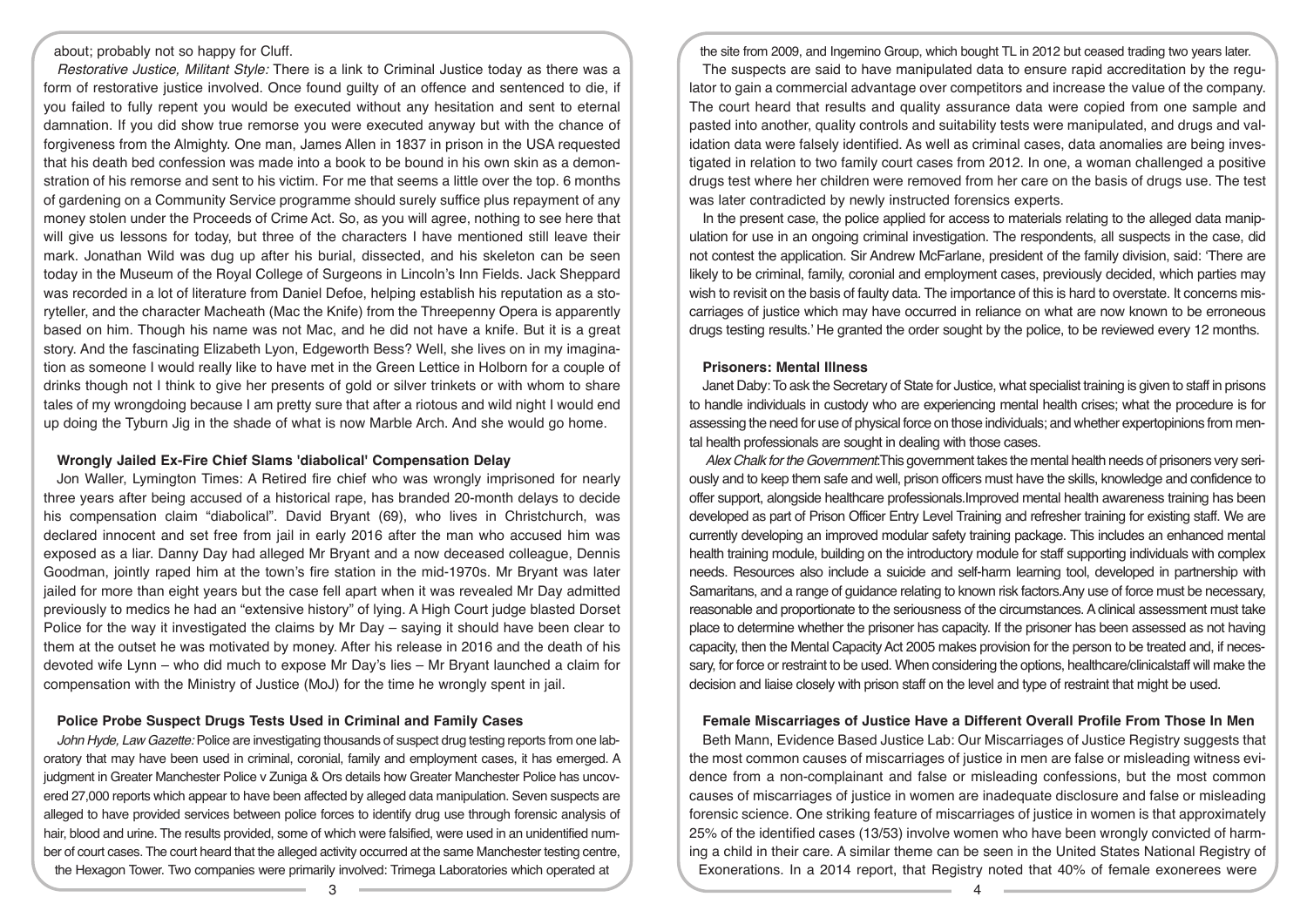exonerated of crimes with child victims. One such case was the case of Sabrina Butler. Sabrina Butler a Black American woman, who has survived a tragic miscarriage of justice. In 1990 she was sent to Death Row, later becoming known as the first female to be exonerated; but not before spending 6 years in prison for a crime she did not commit. On April the 12th 1989 when she was just 17, Sabrina's nine-month-old son died of a hereditary kidney condition. Almost a year later, Sabrina was sentenced to death, falsely accused of taking her own child's life. Butler has now shared her story, highlighting the pitfalls of the American criminal justice system. From being prevented from attending her baby son's funeral, to coerced false confessions, she experienced a significant failure of justice. So, if her son died of a hereditary kidney condition, how did Butler end up being the prime suspect in a murder investigation?

When Sabrina first realised her son was not breathing, she attempted to resuscitate him. Later on, she gave various accounts of what happened, from a fictional babysitter, to jogging with and without the baby. But crucially, she signed a statement confessing that she had punched the baby in the abdomen in response to his consistent crying. This statement was focused on by the prosecution focused upon in her trial. Her defence team called no witnesses, and instead relied on cross-examinations of the prosecution witnesses. Many reading this may question why on earth an innocent mother would confess to such actions against their own child. But, when reading Butler's recollections of her interrogation by law enforcement officers, the pressures become clearer; "I was alone with no lawyer or parent with me. I told him I tried to save my baby. He wrote down what I said and threw it in the garbage. He yelled at me for three hours. No matter what I said, he screamed over and over that I had killed my baby. I was terrified. I was put in jail and not allowed to attend Walter's funeral. Ambitious men questioned, demoralized and intimidated me. In that state of mind, I signed the lies they wrote on a piece of paper. I signed my name in tiny letters in the margin to show some form of resistance to the power they had over me."

There has been significant research into why innocent people falsely confess to a crime they did not do. In summary, false confessions most likely occur due to three factors (see here for more information): custodial and interrogative pressure, defendant psychological vulnerabilities (see here for more information) and a lack of transparency regarding evidence. From this list we can clearly see that Sabrina's case involved at least 2, if not all 3 of these elements. Most concerningly, Sabrina's accounts describe dangerous levels of police interrogation pressure. Combined with her being a young female and a recent mother who had just lost her baby son, there is no doubt over her psychological vulnerabilities at the time of experiencing this pressure.

*Portrayal of a 'She-Devil'?* Many of the miscarriages of justice involving women do not even involve a false confession. Potentially, women in these situations are susceptible to being judged more harshly and to having unreliable evidence against them more generally interpreted as reliable or even conclusive, due to gender stereotypes. In a 2019 report, Appeal, a charity fighting miscarriages of justice, have noted the risk that gender-stereotypes play out against women in these types of case (see here). Women who are accused of a crime against a child, especially their own child, are judged negatively and harshly for allegedly violating social stereotypes.

In England and Wales, the majority of miscarriages of justice involving women in cases of this type involve false or misleading forensic evidence. In many cases, this evidence came from a now discredited paediatric pathologist, Dr. Roy Meadow. The below are some examples of women in England and Wales whose stories are detailed in our registry, who were wrongly convicted, and later acquitted, of harming children in their care. Their stories can help us to understand how evidence may be misinterpreted in such cases, how this might lead to miscarriages of justice, and the influence those miscarriages of justice have on victims who

are already grieving for the loss of a child.

Sally Clark – A mother wrongfully convicted of killing her two baby sons, who died just a couple of years apart. She was sentenced to life imprisonment in 1999 but acquitted in 2003 when it was shown that expert evidence presented against her was unreliable. Sadly, Sally struggled to cope after her conviction was overturned and died in 2007.

Angela Cannings – A mother wrongly convicted of killing two of her three babies who had died as a result of sudden infant death syndrome. She was imprisoned in 2002 but acquitted a year later. She continues to suffer a complicated relationship with her surviving child as a result of her experience.

Suzanne Holdsworth – A babysitter accused of murdering her neighbours 2-year-old son. She was sentenced to life in prison in 2005 but was found not guilty at a retrial in 2008 when new evidence suggested the child may have died of a seizure.

Donna Anthony – A mother falsely accused of killing her two babies, convicted in 1998 and acquitted 6 years later when it was shown that expert evidence presented against her was unreliable.

These cases combine devastating circumstances relating to the loss of a child with vulnerable women who are susceptible to judgment and stereotypes prior to their conviction. These are just some of the cases we are now aware of, sadly, it is likely that many have slipped under the radar. As more potential miscarriages of justice, it is important to consider the evidence that is introduced in such cases and how the system can ensure it is effectively scrutinised to an extent that meets relevant scientific standards. By creating an awareness of the problem, we can work with legal and medical professionals to develop solutions.

# **Drill Music as Bad Character Evidence**

*Sasha Wass QC, Lyndon Harris, 6KBW:* The past decade has seen the emergence of 'drill music' content increasingly used by the prosecution in criminal trials involving young, black, male defendants accused of gang-related offences. The drill genre, which is seen as a breakaway from hip hop and rap music, originated in Chicago in 2012 and was swiftly embraced in the UK, in South London in particular. Drill music is defined by its subject matter, embracing the use of drugs and weapons as part of the narrative of everyday urban street life. The development and increased availability of music and video production technology has enabled amateur drill artists to produce and disseminate their work, posting material on a variety of social media platforms. Such material is freely accessible to police and prosecutors when investigating criminal offences.

Police forces have for some time routinely interrogated the mobile phones of those accused of crime in order to establish association or motive. However, it has now become commonplace for police in cases of gang-related crime to extract drill music videos found on the electronic devices of those under investigation to prove bad character. When relied on by the prosecution, the argument advanced in support of its admission is that where a suspect accused of murder (for example) is found in possession of music videos which glorify the use of guns, knives, or drugs, this could amount to cogent evidence supportive of guilt.

Discussion: How, then, does the law permit the admission of drill music in the prosecution of gang-related crime? As with any evidence, for a drill track to be properly placed before a jury, it must be both relevant and admissible to the offence charged. Let us consider the case where a suspect is accused of murder committed against a background of gang membership and drug dealing. In this example, drill music videos are found by the police on the suspect's mobile phone. The content of the video, and any involvement by the suspect in the video, will be critical to the question of relevance. In the first example, the suspect in question appears in person perform-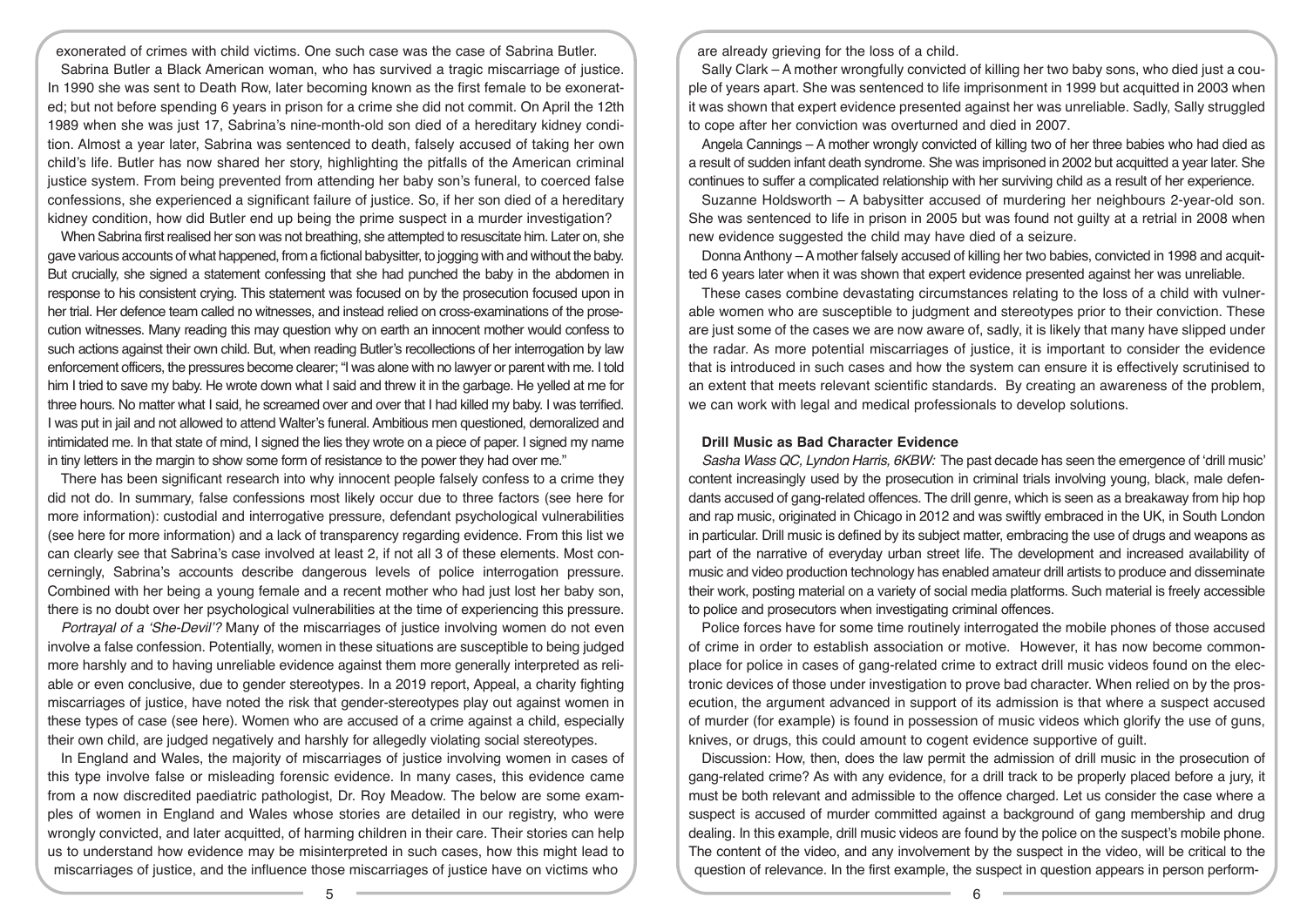ing in the drill music clip, delivering lyrics which refer to the killing in question and his knowledge of details of the case. In the second example, the suspect again appears in the drill music clip, delivering lyrics which describe the use of drugs, guns or violence in the first person. However, in this example, there is no direct link with the murder in question. In the third example, the suspect does not appear in the clip. The lyrics which glamorise the use of drugs, guns and violence are delivered by a third party not connected to the case in any way.

*In example one*, the prosecution need not engage the bad character provisions of the Criminal Justice Act 2003 as the drill material will be admissible by virtue of section 98 of that Act. That is to say the content of the drill material "has to do with the alleged facts of the offence with which the defendant is charged or is evidence of misconduct in connection with the investigation or prosecution of that offence." In example one, the suspect himself is narrating information about the offence and may include material that only someone involved in the offence would be privy to. It would be challenging to argue that the material in question is not relevant or admissible.

*In example two*, the drill music video is further removed from the facts of the offence but there nevertheless exists a link between the suspect and the type of offence in question. The prosecution might try to avail itself of section 98 and, depending on the circumstances of the case, a judge might well rule that section 98 was engaged. However, the argument for ruling the drill evidence to be inadmissible would be considerably stronger than in example one. The fact that a suspect embraces a genre of music which is menacing in its content is far from necessarily "to do with the offence charged."

*It is example three* above which has proved the most controversial. There can be no proper argument that a drill video with contents related to drugs and killings "has to do with the alleged facts of the offence." The material may relate to a type of offence similar to that charged, but that would be insufficient to engage section 98. In such circumstances, the prosecution would need to avail itself of the bad character provisions of the 2003 Act. Admissibility would be dependent on the material satisfying one of the gateways of section 101. The most likely gateways relied on would be either section  $101(1)(c)$  "that it is important explanatory evidence"; or 101(1)(d) "that the material is relevant to an important matter in issue between the defendant and the prosecution." Section  $101(1)(d)$  permits what is often referred to in shorthand as propensity evidence. The prosecution argues that a defendant listening to music about the stabbing of rival gang members, unrelated to the case, is more likely to involve himself in gang-related violence. Such an argument may offend against racial stereotyping and often fails to understand the social backdrop to life in urban estates. The same is not routinely said, for example, of those who watch violent films, or play violent video games.

Applications to adduce the content of drill music videos feature disproportionately in criminal trials involving young, black, male defendants. A legitimate concern arises in relation to the proper application of the general principles of the law of evidence regarding the use to which drill music is put. Drill music is essentially a genre embraced by those who are expressing the difficulties of being excluded from parts of modern society. Historically, the attraction of contemporary music to the young has always been its ability to shock others. Difficult though it is to believe now, Cliff Richard in his heyday was once banned from had having one of his singles broadcast on the radio. More recently, the punk movement was seen as dangerous and subversive in the late 1970s. Drill music is a logical extension of a music genre whose appeal is its shocking content. That is very different from assuming that those who enjoy the music are themselves advocating the use of drugs, guns and violence. Whether the possession of the track constitutes reprehensible conduct on the part of the defendant is perhaps a point that is occasionally overlooked in such applications. *Further,* 

*taking the content of the material literally may be both simplistic and unfair.* 

There is, however, a growing body of academic work on this topic. Most recently, at the CBA Assize Seminar on 14 May 2021, Dr Abenaa Owusu-Bempah (Assistant Professor of Law, LSE, University of London) presented "The Irrelevance of Rap", drawing upon her academic research and analysis of 30 criminal cases in which rap music was sought to be relied upon by the prosecution. The video of her presentation is available here. In her Assize presentation, Dr Owusu-Bempah made reference to academic work that suggests that rap music cannot be "taken at face value" (see e.g. Dennis, 2007). Dr Eithne Quinn (University of Manchester), who has acted as an expert witness providing evidence related to rap music, shares concerns regarding such evidence being adduced absent the proper context or being used (deliberately or otherwise) to bolster an otherwise weak case.

Dr Owusu-Bempah also made reference to the recent case of R v Soloman [2019] EWCA Crim 1356 (a case in which the title of a rap track was held to be relevant to the defendant's state of mind). The court held that although it was relevant it was perhaps of limited weight, commenting that "…the lyrics of songs that people choose to record on their phones will often or perhaps typically have no connection to the factual reality of their own lives." The court went on to state: "…lyrics of a song do not necessarily or perhaps commonly bear a connection with actual real life events." The guidance from the Court of Appeal (Criminal Division) is that a nuanced approach to such evidence ought to be taken. The Court in Soloman found that the judge had erred in not directing the jury on the issue of taking the lyrics literally, but ultimately held that this did not render the conviction unsafe. Gang involvement and gang culture can be a topic in respect of which expert evidence may provide assistance to a jury. The context and interpretation of rap music lyrics often requires an understanding of matters which are outside the scope of a juror's day-to-day experience. This should not be overlooked either by the prosecution or the defence.

Conclusion: Applications to adduce bad character evidence will inevitably be fact specific. In respect of drill music evidence, it is suggested that the following points merit consideration whether one is instructed by the defence or the prosecution. *Firstly,* a proper interrogation of the material and its context must be undertaken. Whether the content is readily understandable or whether it requires analysis by an expert will depend on the material in question. *Secondly,* the basis for the admission of the material must be clearly articulated and understood; propensity may be the 'obvious' basis for the prosecution to rely upon, but the more tenuous the link between the drill track and the defendant and the offence in question, the more difficult it will be to satisfy the court that the evidence meets the requisite threshold. If it is not propensity that is being relied on, then what is the important matter in issue to which the evidence is relevant? *Thirdly,* it is critically important to avoid inadvertent reliance upon stereotypes and in particular eliding drill music with criminal activity. While involvement with drill music may provide some evidence relevant to criminal activity, it will not do so automatically, and caution should be exercised when considering an application to adduce such material.

This continues to be an area in which the law is developing its understanding. Lawyers and judges need to understand the context of drill music and its origins. For a defendant to show an interest in or perform music which describes the culture of urban life and its challenges must never of itself be mistaken for admissible evidence that a defendant is guilty of committing an offence. Such an approach has the capacity to unfairly disadvantage young black defendants. It is only by educating and training those involved in dealing with such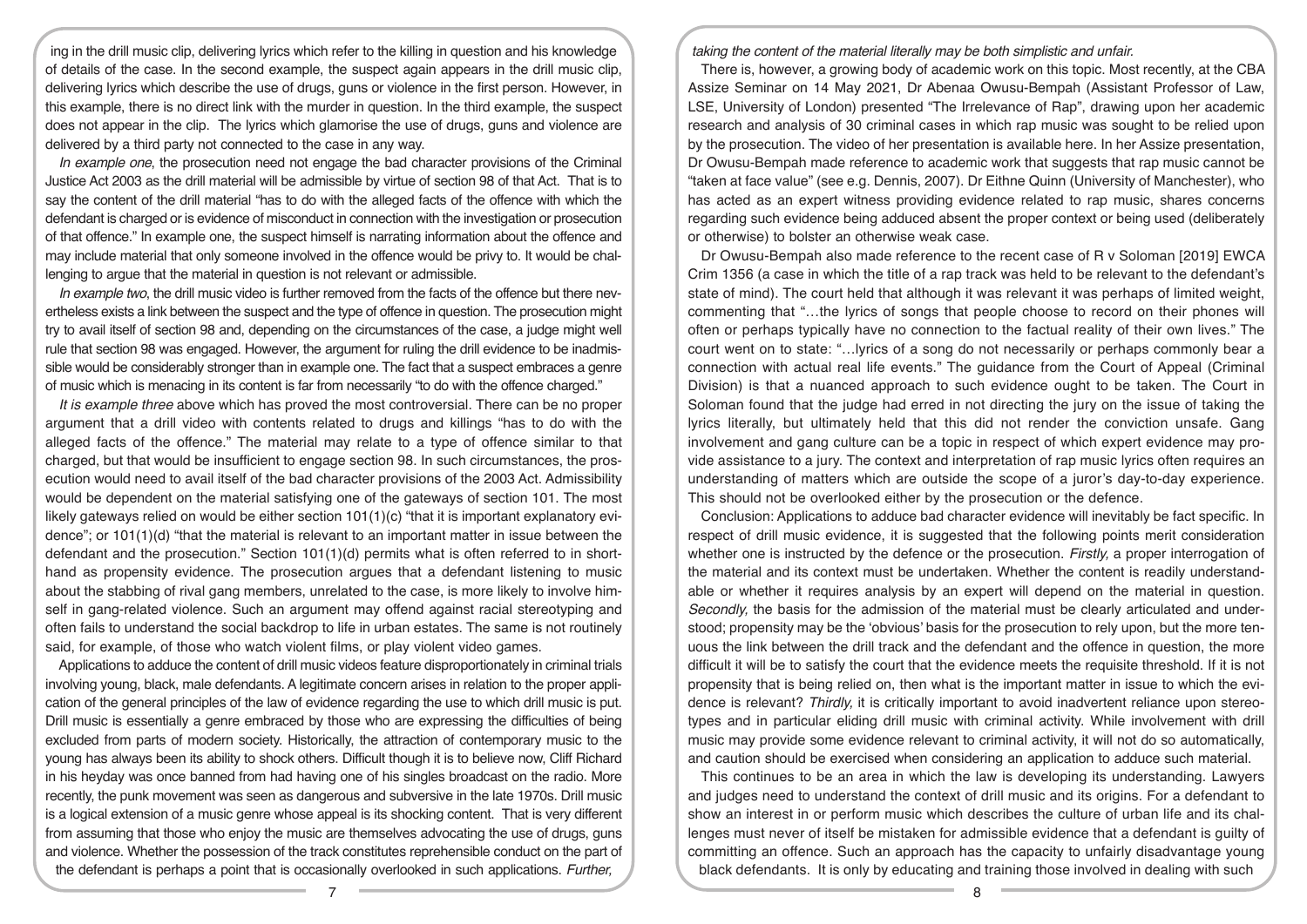# material that this unfairness can be avoided.

# **Inmate Considering Legal Challenge over HMP Maghaberry Book Ban**

The banning of literature by the Prison Service may be subject to a judicial review after a remand inmate was denied access to a critically acclaimed book by a local author. Officials have refused to allow 6,000 Days by Jim 'Jaz' McCann into Maghaberry after it was posted to the man by his wife. The jail also initially banned The Hitmen by Co Down journalist Stephen Breen and fellow crime reporter Owen Conlon, but later reversed that decision. The inmate, who is not charged with any paramilitary-linked offence, is in the enhanced level regime, meaning he is considered a model prisoner. Solicitor Ciaran Shiels of Madden & Finucane said his client, who was born in England, was "never adjudicated upon, (and has a) totally clear record in terms of adverse reports or offences against the prison rules, had passed all drug tests and would be trusted enough to be a cook in the kitchen for all prisoners. He would be an avid reader and now is in his early 50s."

Maghaberry has deemed the book by Mr McCann, a former IRA prisoner who is now a school principal, "inappropriate", but has given no other explanation for censoring the recently published work. The paperback is an account of the 6,000 days the Belfast man spent in the notorious Long Kesh/Maze, which was shut more than two decades ago. Convicted for a gun attack and sentenced to 25 years, Mr McCann's incarceration coincided with the Government's withdrawal of political status and the commencement of the dirty protest by republican inmates and the hunger strikes that resulted in the deaths of 10 prisoners. The book, which gives a graphic and unvarnished version of life behind bars, has received critical acclaim since being released earlier this year.

Meanwhile, The Hitmen is an account of the Wilsons, a family of gangland killers who acted as guns for hire for criminal cartels across Ireland for over a decade. It climbed to number one in the Irish bestseller list, and has remained in the top 10 since publication. Author Mr Breen said the book was a "factual account of a period in Irish criminal history, fully documented and sourced". He added: "While I am pleased that the book was finally allowed into Maghaberry, I remain concerned at any ongoing literary censorship by the Prison Service." Mr Shiels said: "We have sent the governor of the prison initial correspondence asking for the prison administration's full written reasons and legal authority that grounds the decision to refuse the prisoner permission to read 6000 Days. At first instance it seems to be wholly lacking in rationality or reasonableness. The decision contrasts very poorly with the access he has been permitted to read The Hitmen. Both books are of very significant historical interest and have attracted national acclaim and widespread commendation. Both books educate and inform the public of recent historical events. We have put Maghaberry Prison on notice that unless the decision is reviewed and rescinded as a matter of urgency, we will be advising the prisoner to challenge this decision by way of judicial review in the High Court." The Prison Service was contacted for a comment but none was forthcomming!

# **"Extraordinary" Romanian Conviction a "Flagrant Denial of Justice"**

On 11 June 2021, the High Court (Holroyde LJ and Jay J) handed down judgment quashing an order for the extradition to Romania of Mr Gabriel Popoviciu; a high-profile, successful Romanian businessman. The Court described Mr Popoviciu's case as "extraordinary". The Court found that there was credible evidence to show that the trial judge who convicted Mr Popoviciu in Romania whilst holding judicial office, and over a number of years - corruptly assisted "underworld" businessmen with their legal matters. In particular, the trial judge had provided "improper and corrupt assistance" to the complainant, and chief prosecution witness in Mr Popoviciu's case, including the soliciting and receiving of bribes. The trial judge's failure to disclose his pre-existing corrupt relation-

ship with the complainant - and the Romanian authorities' failure properly to investigate this link were of central, damning importance. The Court therefore concluded that Mr Popoviciu was not tried by an impartial tribunal and that he had "suffered a complete denial" of his fair trial rights as protected by Article 6 of the European Convention on Human Rights. The Court further concluded that the serving of a prison sentence based on an improper conviction would be "arbitrary" and that extraditing Mr Popoviciu would consequently represent a "flagrant denial" of his right to liberty as protected by Article 5 of the European Convention. The Court accordingly quashed the order for extradition and allowed the appeal. This is the first time that the High Court has concluded that extradition to an EU Member State represents a real risk of a "flagrant denial" of a requested person's Convention rights. Mr Gabriel Popoviciu was represented by Edward Fitzgerald QC, Peter Caldwell and Graeme Hall at Doughty Street Chambers; instructed by Anand Doobay and Christina Russell of Boutique Law.

#### **Ill-Treatment in Police Custody Violation of Article 3: Barovov v. Russia**

The applicant, Vadim Kurbanovich Barovov, is a Russian national who was born in 1968 and lives in Irkutsk (Russia). The case concerns the alleged lack of an effective investigation into the applicant's ill-treatment in police custody during questioning for allegedly handling a counterfeit banknote. The injuries suffered by the applicant included rupture of the spleen, internal bleeding, rib fractures, brain injury, concussion and severe bruising. After almost 12 years, a preliminary investigation and criminal proceedings by the authorities ended with the conviction of two police officers for having subjected the applicant to ill-treatment. However, they were exempted from serving their sentences under one applicable provision of the Criminal Code due to expiration of the ten-year statutory time-limit, and received suspended terms of imprisonment under another applicable provision of the Criminal Code. No disciplinary measures were taken against them. Relying on Article 3 (prohibition of torture) and Article 13 (right to an effective remedy), the applicant complains that the investigation into his ill-treatment in police custody was not effective, and that he did not have an effective criminal-law remedy in regard to his allegations of torture by the police. He alleges that the police officers' punishment was not commensurate to the suffering he had endured as a result of his ill-treatment.

### **Old and White Prisoners Most Likely to be Treated With Respect**

*Jon Robins, Justice Gap:* Only six out of 10 black prisoners aged under 30 years of age felt they were being treated with respect by prison staff compared to more than nine out of 10 for those aged 70 years or over, according to a new study that finds Black, Asian and Minority Ethnic prisoners were less likely than white to report that they were treated with respect and younger prisoners were less likely than older. The research undertaken by Anthony Quinn, Nick Hardwick and Rose Meek from Royal Holloway (published in the Howard Journal) draws on more than 60,000 prisoner surveys conducted between 2010 and 2019 collected by HM Inspectorate of Prisons (HMIP). The inspectorate's prison survey features the question 'Do most staff here treat you with respect?'

The authors described as 'striking' that only just over six out of 10 black prisoners aged 21 to 29 years (62%) stated that staff treated them with respect; compared to more than nine out of 10 for prisoners aged 70 years or over (94%). Only 62% of those from a Traveller community under 21 years of age reported that staff treated them with respect compared to 82% in the 60–69 age group. According to the study, the research period (2010 to 2019) took place 'against a backdrop of turbulence' in the prison service which represented 'a significant deterioration' in the prisoners' conditions leading to the House of Commons' justice committee calling it an 'enduring crisis'. Self-harm incidents per 1,000 prisoners rose by 164% from 289 in 2009 to 764 in 2019. Over the same period there were 'sharp falls' in prison staff levels particularly among those with experience. The